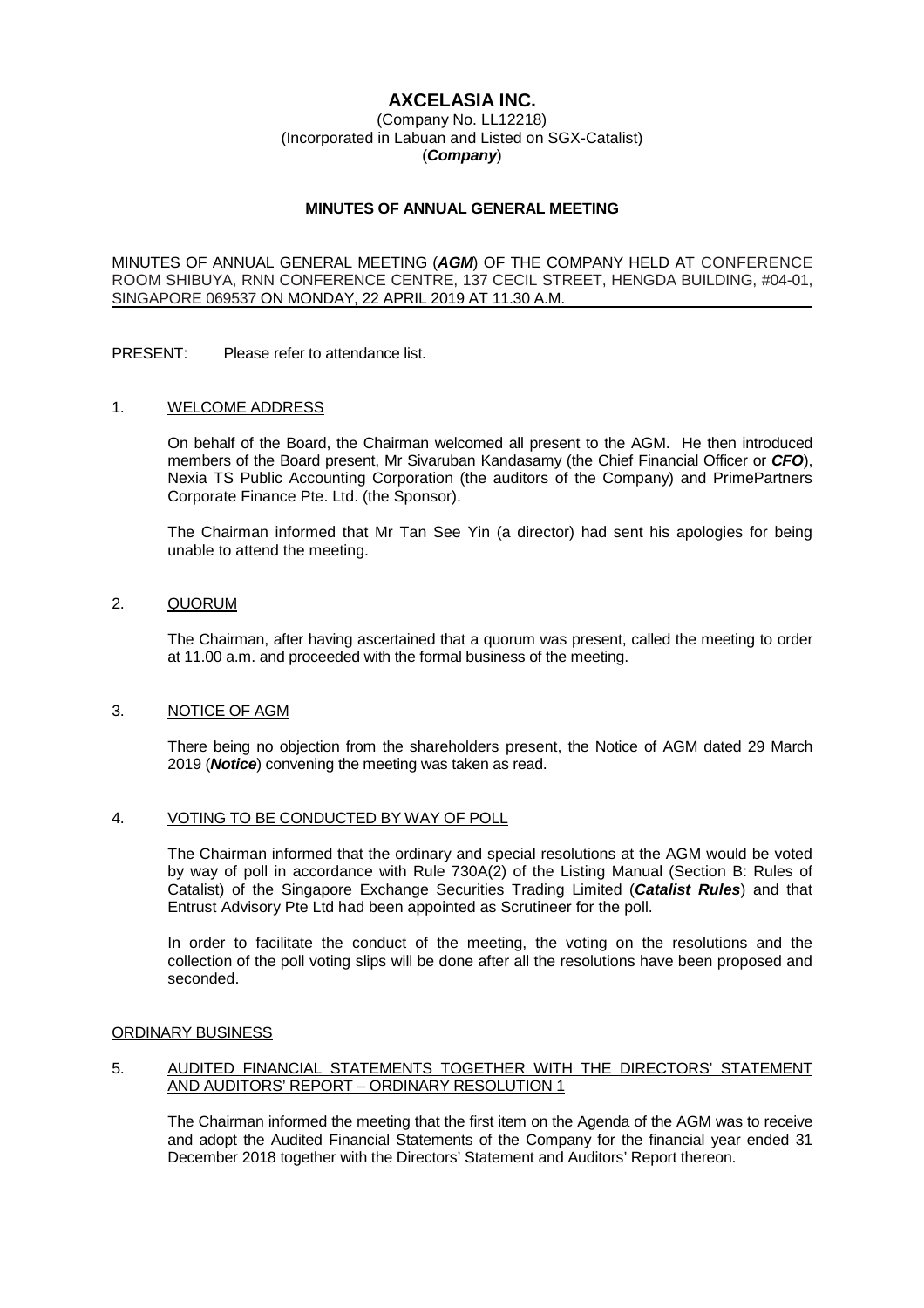The Chairman invited questions from the shareholders on the Reports and Financial Statements. The shareholders were requested to give their names before they raised any questions at the meeting.

There being no question, the Chairman then requested two shareholders to propose and second the following motion:

**"That the Audited Financial Statements of the Company for the financial year ended 31 December 2018 together with the Directors' Statement and Auditors' Report thereon, now submitted to this meeting be received and adopted."** 

The motion was duly proposed and seconded.

## 6. RE-ELECTION OF DR. VEERINDERJEET SINGH A/L TEJWANT SINGH - ORDINARY RESOLUTION 2

As the next item on the agenda concerned the Chairman's re-election as a Director, the meeting was handed over to Dato' Peter Tang to chair this part of the proceedings.

The meeting was informed that in accordance with Article 97 of the Articles of Association of the Company, Dr Veerinderjeet Singh was due for retirement at the AGM and he had offered himself for re-election. The Nominating Committee (**NC**) had recommended that he be re-elected as a Director of the Company.

It was noted that Dr Veerinderjeet Singh will, upon re-election, remain as the Non-Executive Chairman of the Company.

There being no question, Dato' Peter Tang proposed the following motion which was seconded by a shareholder:

## **"That Dr Veerinderjeet Singh a/l Tejwant Singh be re-elected as a Director of the Company."**

Dato' Peter Tang then handed the meeting back to the Chairman.

## 7. RE-ELECTION OF MS. LEE PIH PENG - ORDINARY RESOLUTION 3

The meeting was informed that in accordance with Article 97 of the Articles of Association of the Company, Ms. Lee Pih Peng was due for retirement at the AGM and she had offered herself for re-election. The NC had recommended that she be re-elected as a Director of the Company.

It was noted that Ms. Lee Pih Peng will, upon re-election, remain as Chairperson of the Remuneration Committee and a member of the Audit Committee and Nomination Committee.

There being no question, the Chairman proposed the following motion which was seconded by a shareholder:-

## **"That Ms. Lee Pih Peng be re-elected as a Director of the Company."**

## 8. DIRECTORS' FEES FOR THE FINANCIAL YEAR ENDING 31 DECEMBER 2019 – ORDINARY RESOLUTION 4

The Chairman informed the shareholders that the next item on the Agenda was to approve the proposed payment of Directors' fees for the financial year ending 31 December 2019 (**FY2019**).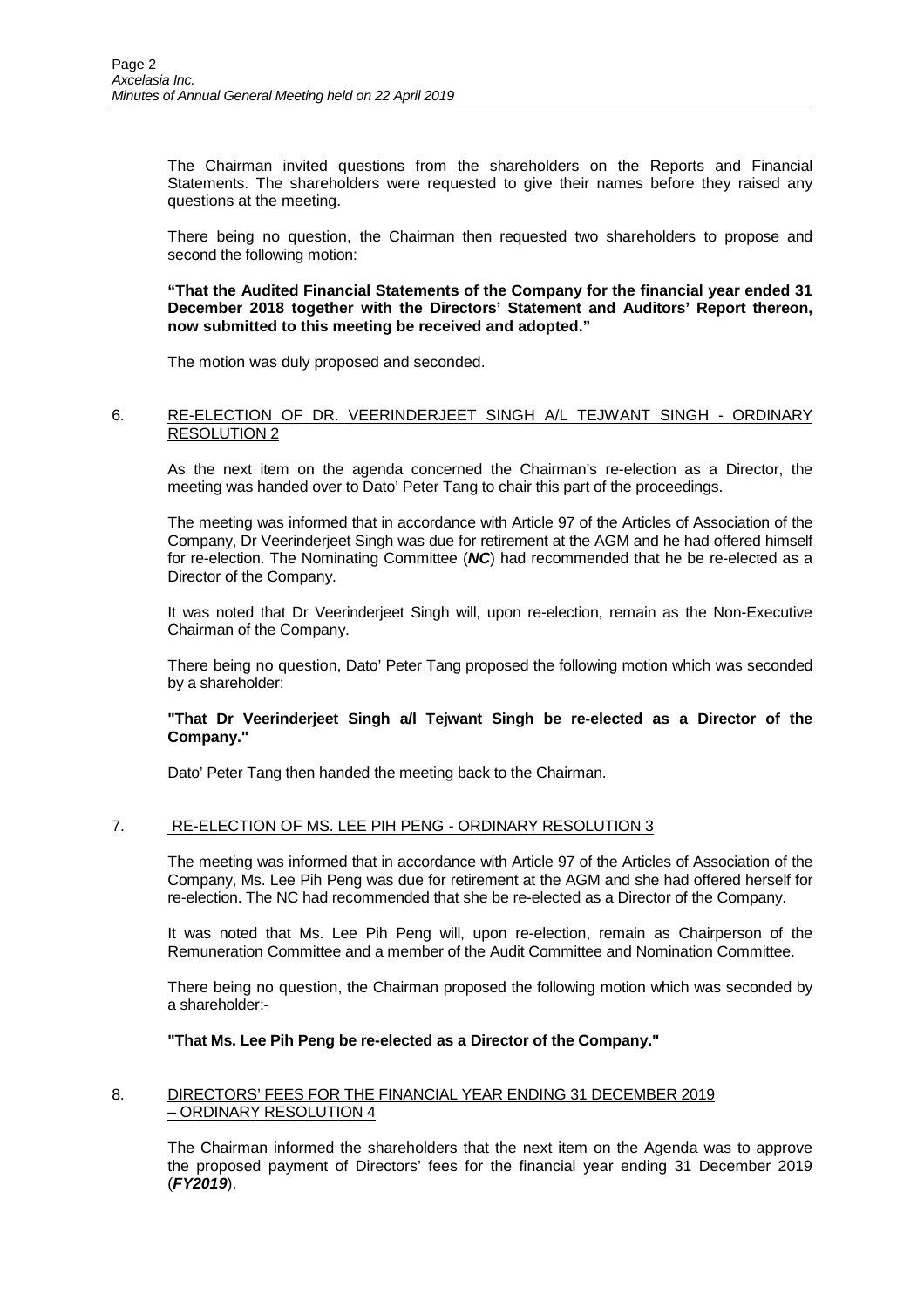It was noted that Resolution 4 was to facilitate the payment of Directors' fees during FY2019 in which the fees were incurred. The aggregate amount of Directors' fees was calculated on the assumption that all the present Directors would hold office for the whole of FY2019 and should any Director hold office for only part of FY2019 and not the whole of FY2019, the Directors' fees payable to him/her would be appropriately pro-rated.

There being no question, the Chairman then requested two shareholders to propose and second the following motion:

## **"That the payment of the Directors' fees totaling RM324,000 for the financial year ending 31 December 2019, to be paid quarterly in arrears, be approved.**"

The motion was duly proposed and seconded.

## 9. RE-APPOINTMENT OF AUDITORS – ORDINARY RESOLUTION 5

The meeting was informed that Nexia TS Public Accounting Corporation had indicated their willingness to continue as auditors of the Company for the ensuing year and the Audit Committee had also recommended their re-appointment.

There being no question, the Chairman proposed the following motion which was seconded by a shareholder:-

**"That Nexia TS Public Accounting Corporation be re-appointed as the Company's Auditors to hold office until the conclusion of the next annual general meeting of the Company and that the Directors be authorised to fix their remuneration."** 

## 10. ANY OTHER BUSINESS

As no notice had been received in respect of any other business that may properly be transacted at the AGM, the Chairman proceeded to deal with the special businesses as set out in the Notice.

## SPECIAL BUSINESS

# 11. AUTHORITY TO ALLOT AND ISSUE SHARES - ORDINARY RESOLUTION 6

The Chairman informed the meeting that pursuant to Article 3 of the Company's Articles of Association and Rule 806 of the Catalist Rules, shareholders' approval is required to authorise the Directors to allot and issue new ordinary shares and/or grant instruments in the capital of the Company up to the limit specified in the resolution and that the proposed Ordinary Resolution 6 was to seek shareholders' approval for this authority.

With the consent of the shareholders, Ordinary Resolution 6 as referred to in the Notice was taken as read and shareholders were invited to propose and second Ordinary Resolution 6 as set out in the Notice.

The motion was duly proposed and seconded.

## 12. AUTHORITY TO ALLOT AND ISSUE SHARES UNDER THE AXCELASIA PERFORMANCE SHARE PLAN – ORDINARY RESOLUTION 7A

The meeting proceeded with the next item on the Agenda was to seek shareholders' approval to authorise the Directors to offer and grant awards and issue shares under the Axcelasia Performance Share Plan (**Share Plan**).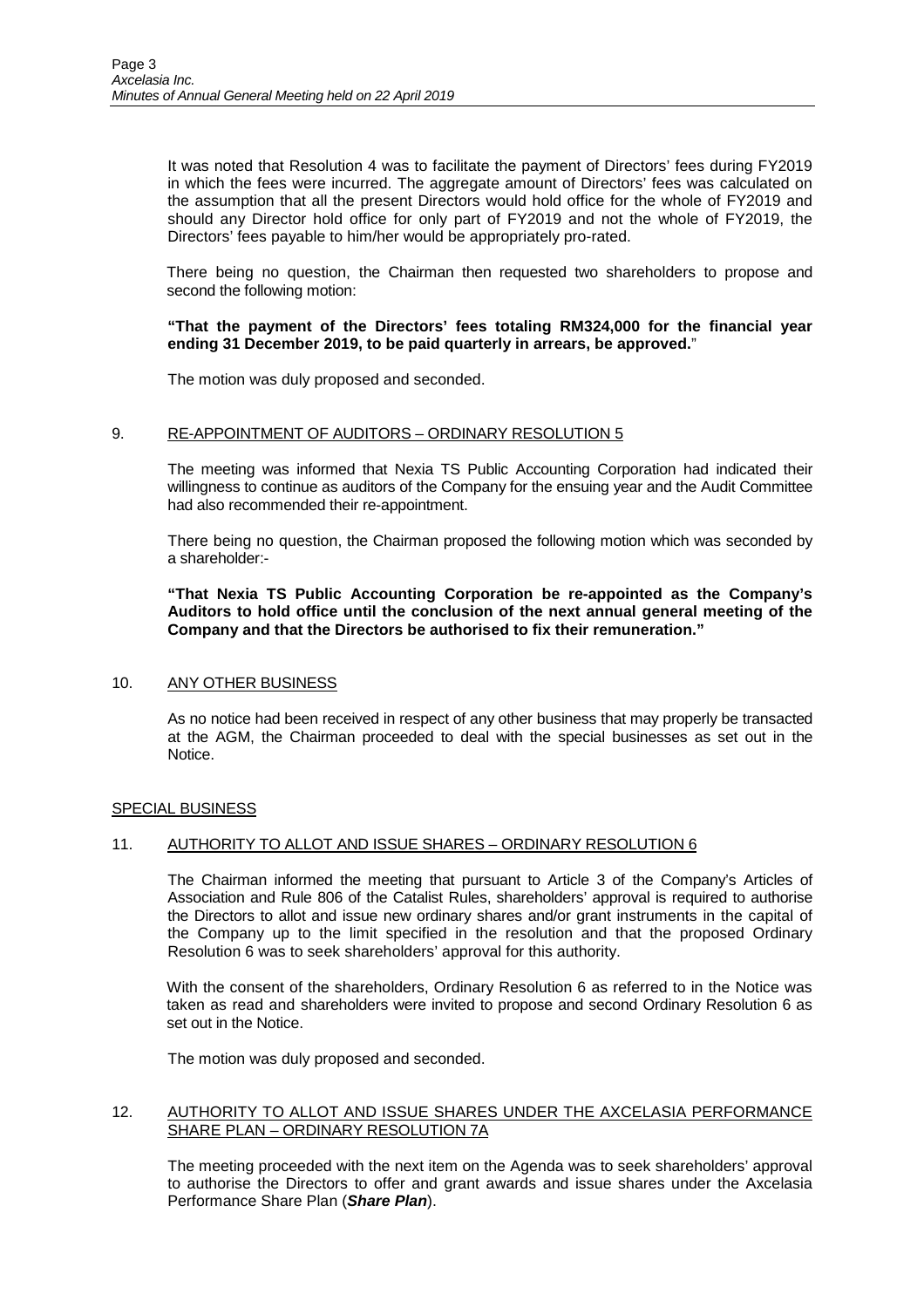With the consent of the shareholders, Ordinary Resolution 7A as referred to in the Notice was taken as read.

The Chairman proposed that the Ordinary Resolution 7A as set out in the Notice be approved and the motion was seconded by a shareholder.

The motion was duly proposed and seconded.

## 13. AUTHORITY TO ALLOT AND ISSUE SHARES UNDER THE AXCELASIA EMPLOYEE SHARE OPTION SCHEME – ORDINARY RESOLUTION 7B

The next item on the Agenda was to seek shareholders' approval to authorise the Directors to offer options and issue shares under the Axcelasia Employee Share Option Scheme (**Scheme**).

With the consent of the shareholders, Ordinary Resolution 7B as referred to in the Notice was taken as read.

The Chairman proposed that the Ordinary Resolution 7B as set out in the Notice be approved and the motion was seconded by a shareholder

The motion was duly proposed and seconded.

## 14. RENEWAL OF THE SHARE BUY BACK MANDATE - SPECIAL RESOLUTION 1

The last item on the Agenda was to seek shareholders' approval for the renewal of the Share Buy Back Mandate.

With the consent of the shareholders, Special Resolution 1 as referred to in the Notice was taken as read.

The Chairman proposed that the Special Resolution 1 as set out in the Notice be approved and the motion was seconded by a shareholder

The motion was duly proposed and seconded.

## 14. VOTING BY POLL AND COUNTING OF VOTES

A poll was conducted and the shareholders were reminded to complete and sign the poll voting slips before handing the same to the officials for the tabulation of the results of the poll.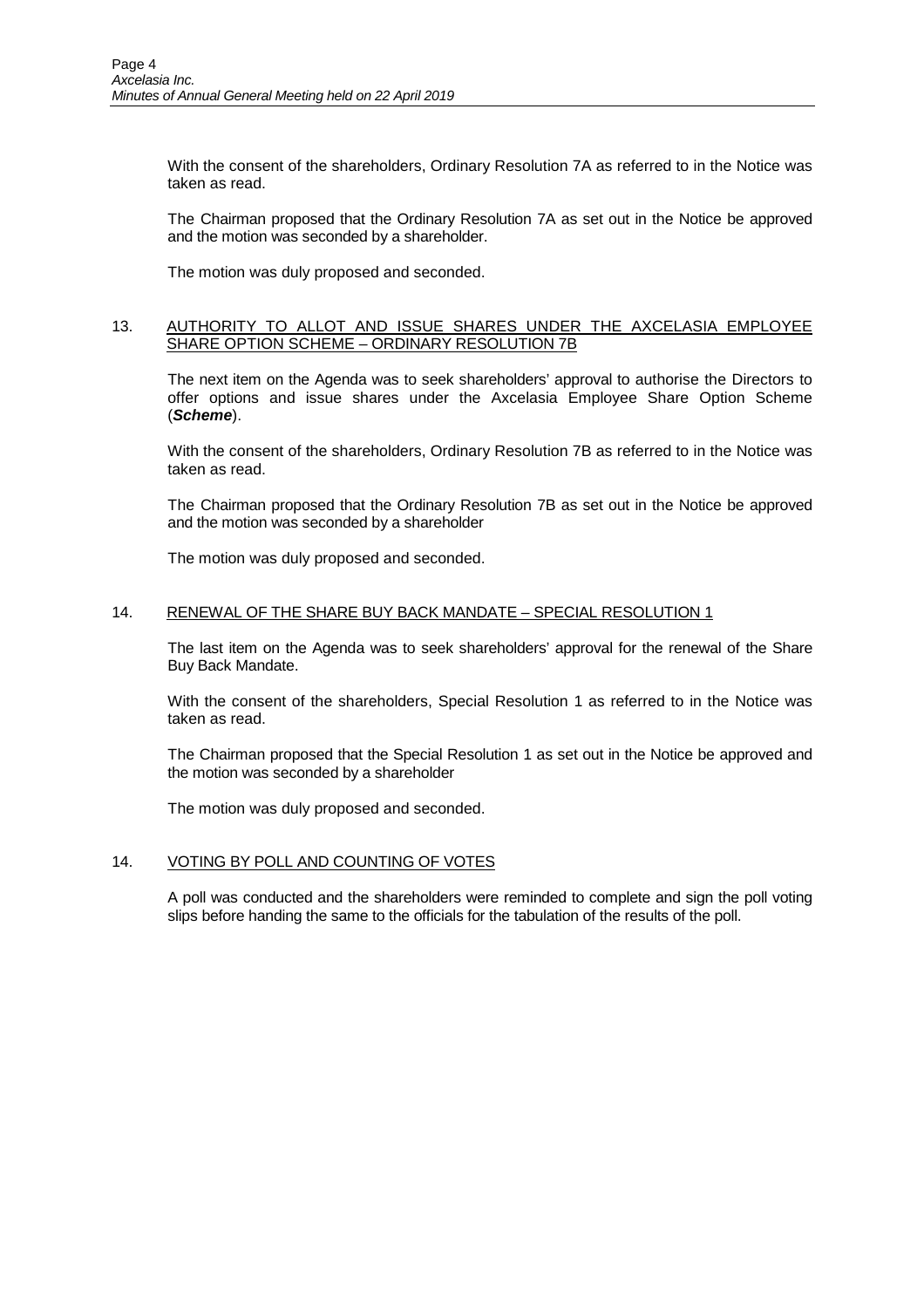# 15. RESULTS OF POLL

The Meeting resumed and the Chairman announced the poll results as follows:

|                                                                                                                                                                                                                                                    | <b>Total number</b><br>of shares<br>represented<br>by votes for<br>and against<br>the relevant<br>resolution | For                 |                                                                                                      | Against                              |                                                                                                      |  |  |  |
|----------------------------------------------------------------------------------------------------------------------------------------------------------------------------------------------------------------------------------------------------|--------------------------------------------------------------------------------------------------------------|---------------------|------------------------------------------------------------------------------------------------------|--------------------------------------|------------------------------------------------------------------------------------------------------|--|--|--|
| <b>Resolution number</b><br>and details                                                                                                                                                                                                            |                                                                                                              | Number of<br>shares | As a<br>percentage<br>of total<br>number of<br>votes for<br>and against<br>the<br>resolution<br>(% ) | <b>Number</b><br><b>of</b><br>shares | As a<br>percentage<br>of total<br>number of<br>votes for<br>and against<br>the<br>resolution<br>(% ) |  |  |  |
| <b>Ordinary Business</b>                                                                                                                                                                                                                           |                                                                                                              |                     |                                                                                                      |                                      |                                                                                                      |  |  |  |
| <b>Ordinary Resolution 1</b><br>To receive and adopt<br>the Audited Financial<br>Statements of the<br>Company for the<br>financial year ended<br>31 December 2018<br>together with the<br>Directors' Statement<br>and Auditors' Report<br>thereon. | 114,073,330                                                                                                  | 114,073,330         | 100                                                                                                  | $\mathbf 0$                          | 0                                                                                                    |  |  |  |
| <b>Ordinary Resolution 2</b><br>To re-elect Dr.<br>Veerinderjeet Singh a/l<br>Tejwant Singh as<br>Director of the<br>Company.                                                                                                                      | 114,073,330                                                                                                  | 114,073,330         | 100                                                                                                  | 0                                    | 0                                                                                                    |  |  |  |
| <b>Ordinary Resolution 3</b><br>To re-elect Ms Lee Pih<br>Peng as Director of the<br>Company.                                                                                                                                                      | 114,073,330                                                                                                  | 114,073,330         | 100                                                                                                  | $\Omega$                             | 0                                                                                                    |  |  |  |
| <b>Ordinary Resolution 4</b><br>To approve payment<br>of Directors' Fees for<br>the financial year<br>ending 31 December<br>2019, to be paid<br>quarterly in arrears.                                                                              | 114,073,330                                                                                                  | 114,073,330         | 100                                                                                                  | 0                                    | 0                                                                                                    |  |  |  |
| <b>Ordinary Resolution 5</b><br>To re-appoint Nexia<br><b>TS Public Accounting</b><br>Corporation as the<br>Company's Auditors<br>and to authorise the<br>Directors to fix their<br>remuneration.                                                  | 114,073,330                                                                                                  | 114,073,330         | 100                                                                                                  | 0                                    | $\boldsymbol{0}$                                                                                     |  |  |  |